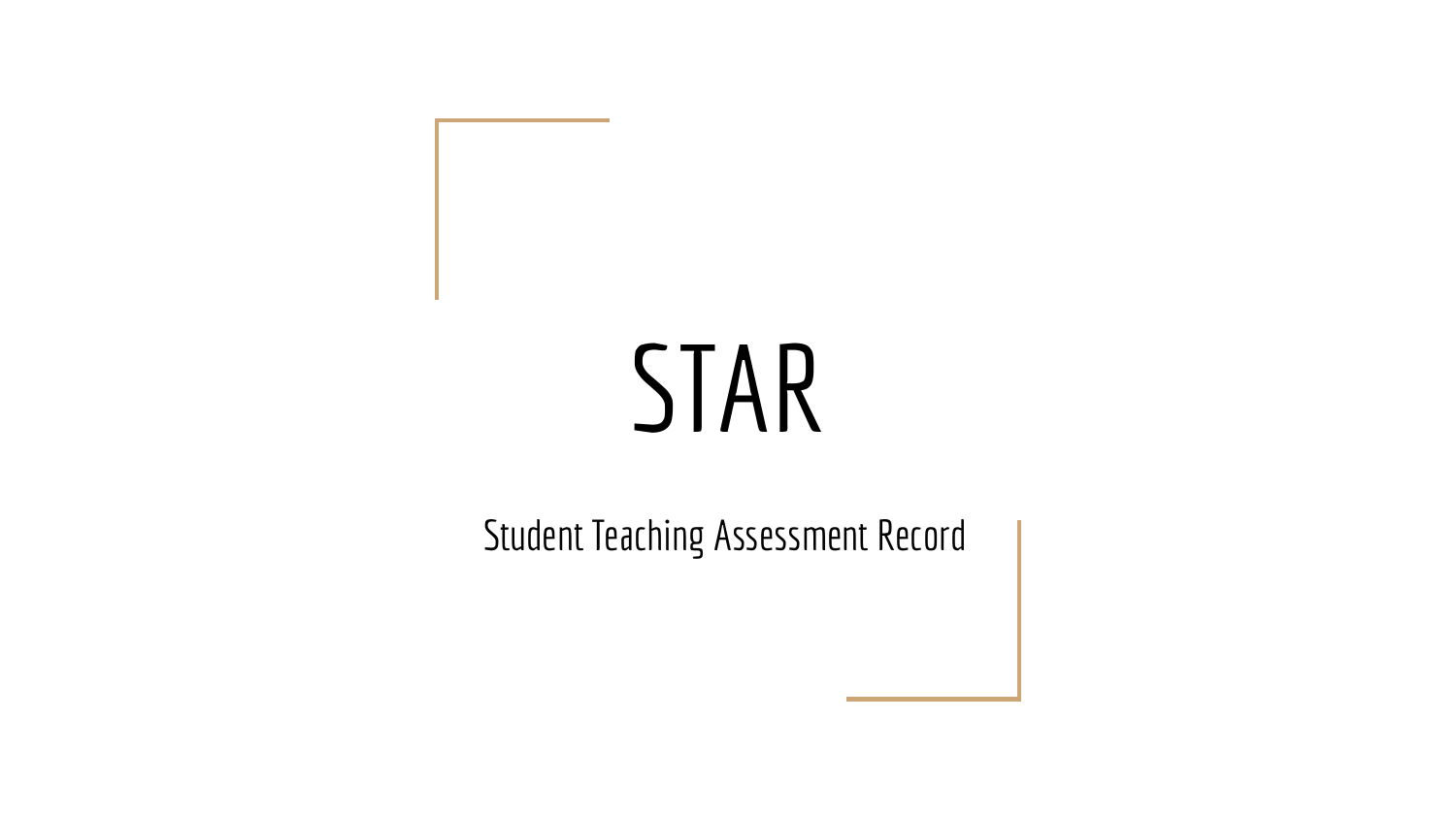## STAR is an assessment tool completed 3 times during the year-long internship.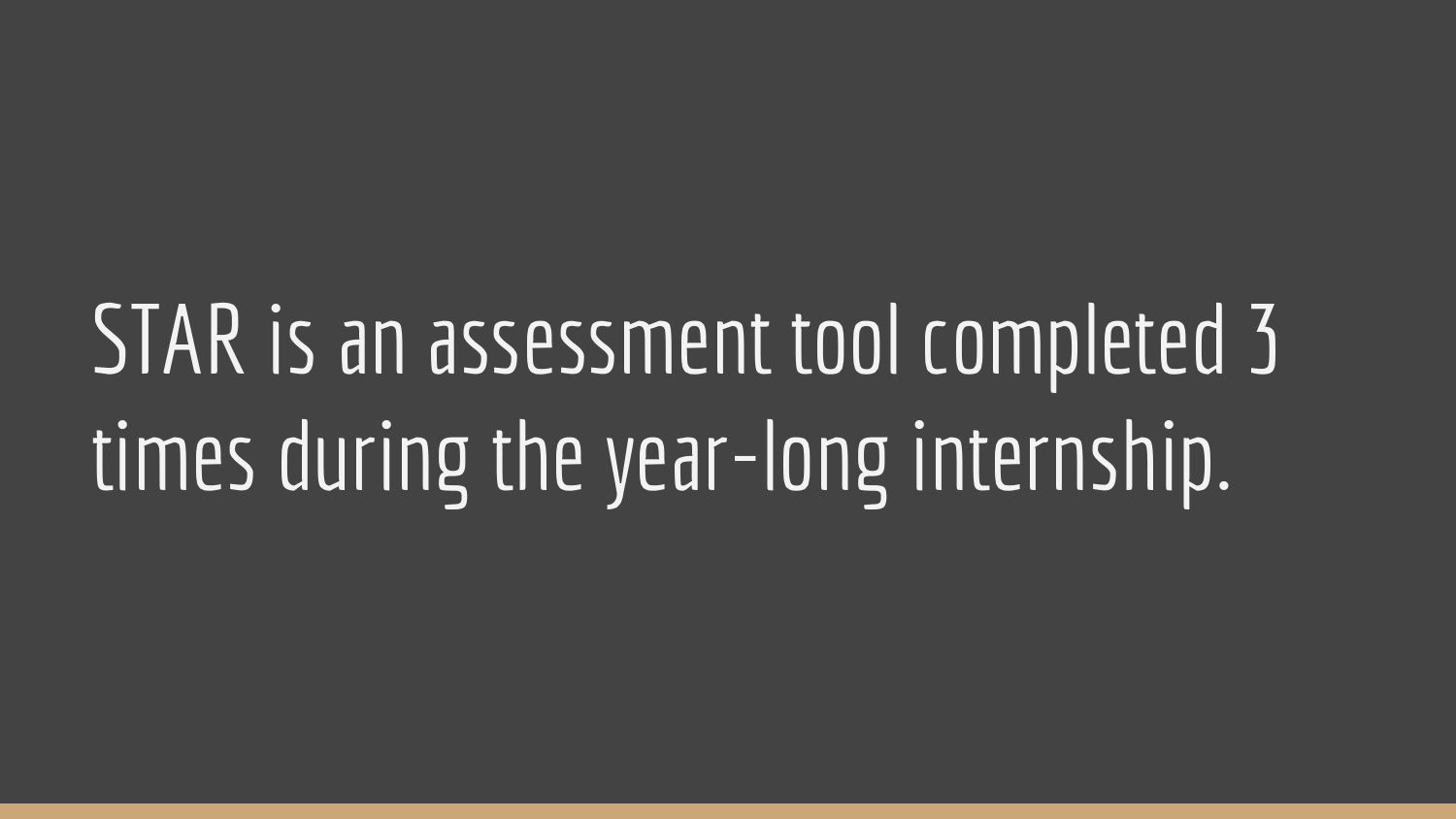## **10 InTASC standards**

**Standard 1** *Learner Development*

**Standard 2** *Learning Differences*

**Standard 3** *Learning Environment*

**Standard 4** *Content Knowledge*

**Standard 5** *Application of Content*

**Standard 6** *Assessment*

**Standard 7** *Planning for Instruction*

**Standard 8** *Instructional Strategies*

**Standard 9** *Professional Learning & Ethical Practice*

**Standard 10** *Leadership and Collaboration*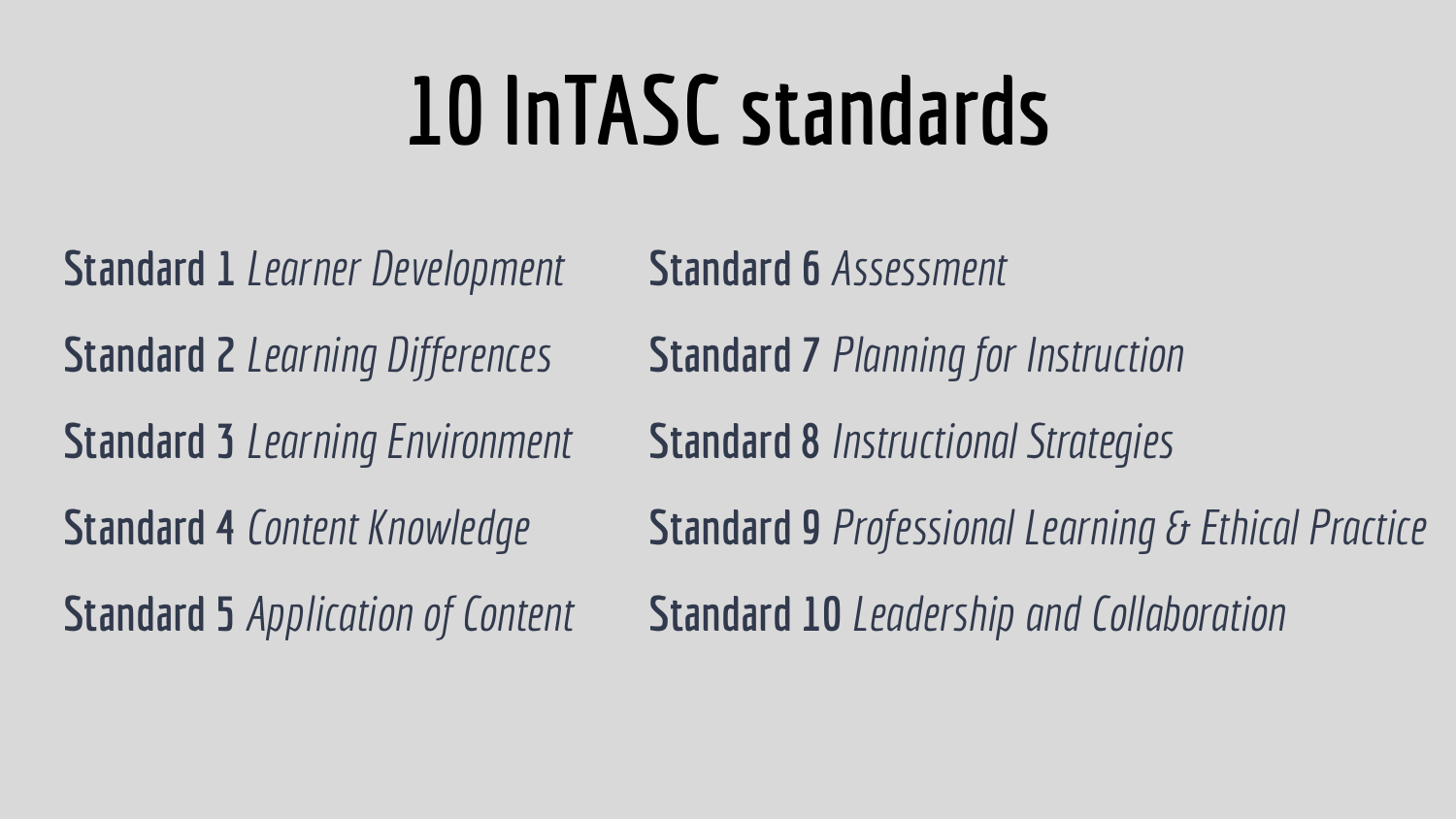# STAR Rating Scale 1: Novice

Each standard indicator has a rubric with four performance columns and a scoring scale of 1 to 4 with 4 being the highest rating.

**End of Phase 2 goal is 3 "Accomplished Candidate-Target Level"**

# 2: Apprentice-Developing **3: Accomplished Candidate Practitioner-Target Level** 4: Exemplary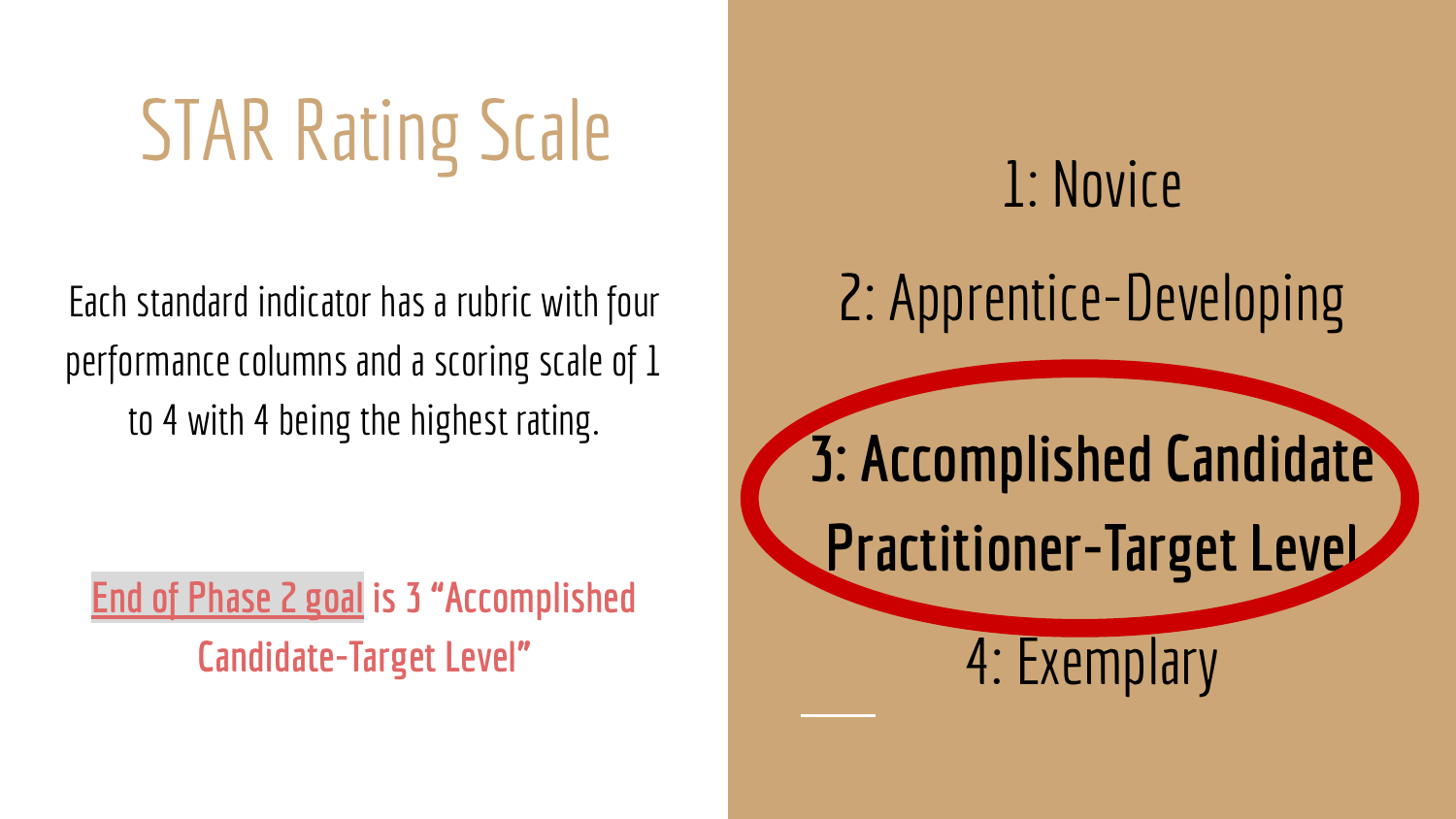### Each indicator has a rubric:

InTASC Standard 1: The teacher understands how learners grow and develop, recognizing that patterns of learning and development vary individually within and across the cognitive, linguistic, social, emotional, and physical areas, and designs and implements developmentally appropriate and challenging learning experiences.

| <b>Learner Development</b><br>Criteria<br>The teacher | <b>Novice</b><br>(1)                                                             | Apprentice-Developing<br>(2)                                                                                                        | <b>Accomplished Candidate</b><br><b>Practitioner- Target Level</b><br>(3)                                                                                                                                                             | Exemplary<br>(4)                                                                                                                                                                                                                                                                           |
|-------------------------------------------------------|----------------------------------------------------------------------------------|-------------------------------------------------------------------------------------------------------------------------------------|---------------------------------------------------------------------------------------------------------------------------------------------------------------------------------------------------------------------------------------|--------------------------------------------------------------------------------------------------------------------------------------------------------------------------------------------------------------------------------------------------------------------------------------------|
| 1.1-Learner growth and<br>development                 | Candidate<br>demonstrated a<br>minimal<br>understanding of child<br>development. | Candidate<br>demonstrated<br>an<br>understanding of<br>child development<br>but did not<br>apply it to planning<br>for instruction. | Candidate<br>demonstrated<br>learner<br>$\bullet$<br>development<br>through planned<br>developmentally<br>appropriate<br>instruction<br>which<br>addressed many of<br>the individual<br>learners' strengths,<br>interests, and needs. | Candidate met all<br>expectations in the<br>accomplished<br>practitioner-target<br>level. As well as use<br>appropriate<br>$\bullet$<br>methods to evaluate<br>the vast majority of<br>students' skill levels<br>of performance and<br>planned<br>$\bullet$<br>instruction<br>accordingly. |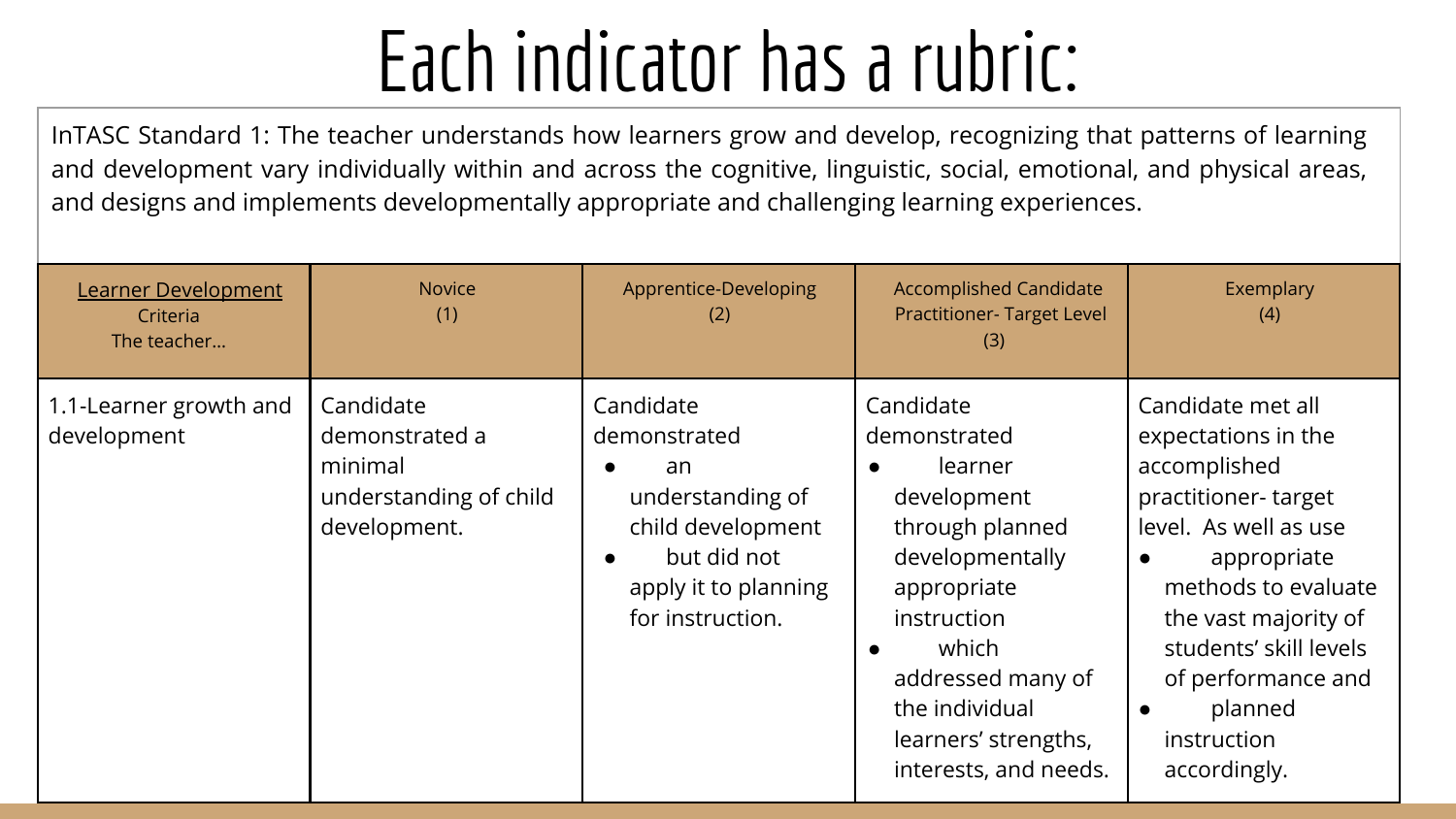## Determining a Score

#### The score for each indicator is informed by a variety of Forms of Evidence.

Sample of forms of evidence are at the end of the handbook but there can be more

.

All virtual learning will bring new forms of evidence that we haven't used before!

#### Some Examples:

- **→** Google Meet observations,
- $\rightarrow$  2-day lesson plans,
- $\rightarrow$  focus lessons,
- $\rightarrow$  Emails, calls, meetings with intern, mentor, or other staff
- $\rightarrow$  pre/post observation conferences
- $\rightarrow$  Lesson plans/plan book
- $\rightarrow$  Grade book
- $\rightarrow$  Sample student work
- **Among others!**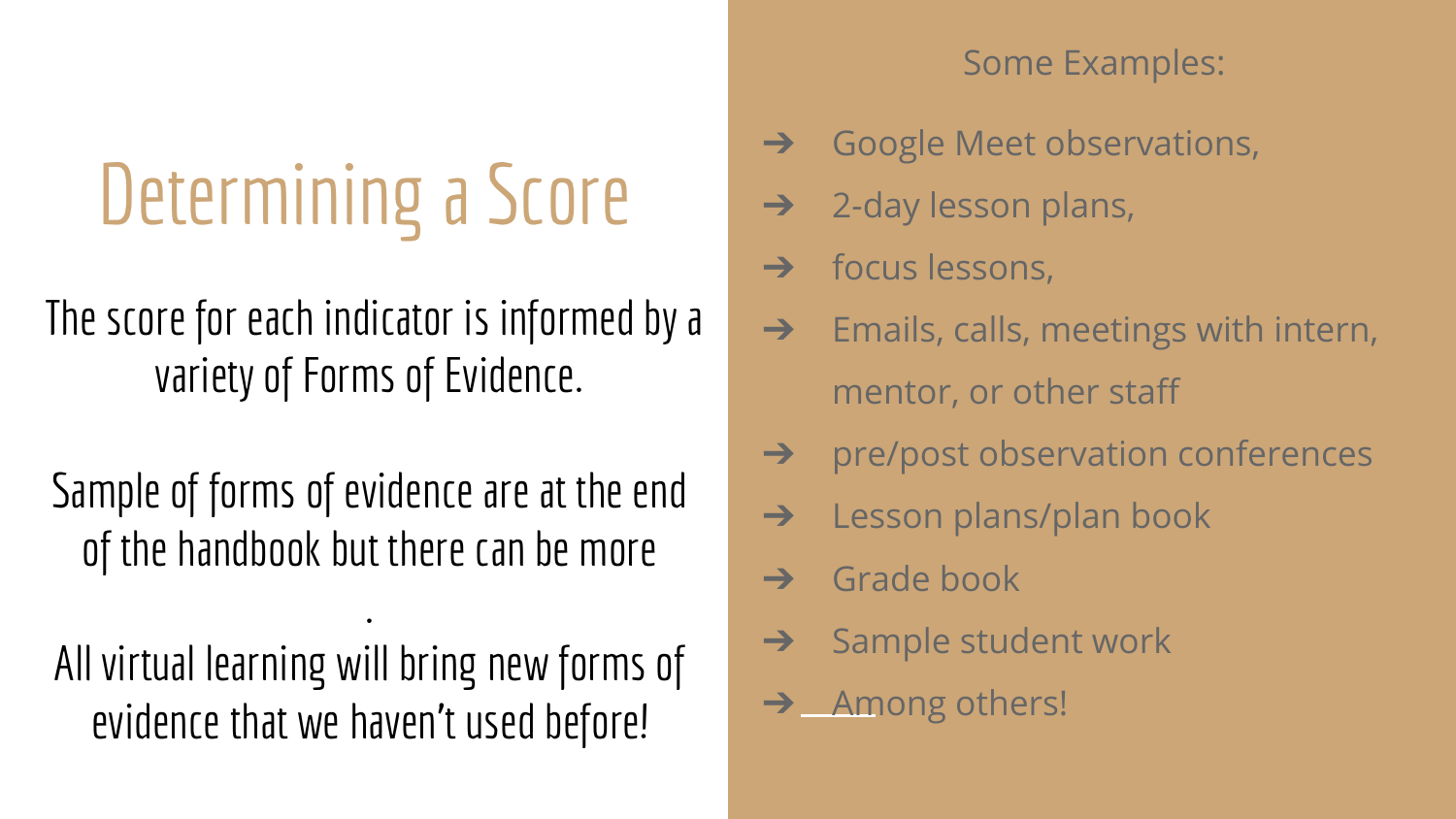

## Nuts and Bolts of STAR

## WHO completes STAR:

- Supervisor
- Mentor
- Intern

#### WHEN :

- End of Phase 1- Visit 1.3
- Middle of Phase 2- Visit 2.2
- End of Phase 2- Visit 2.3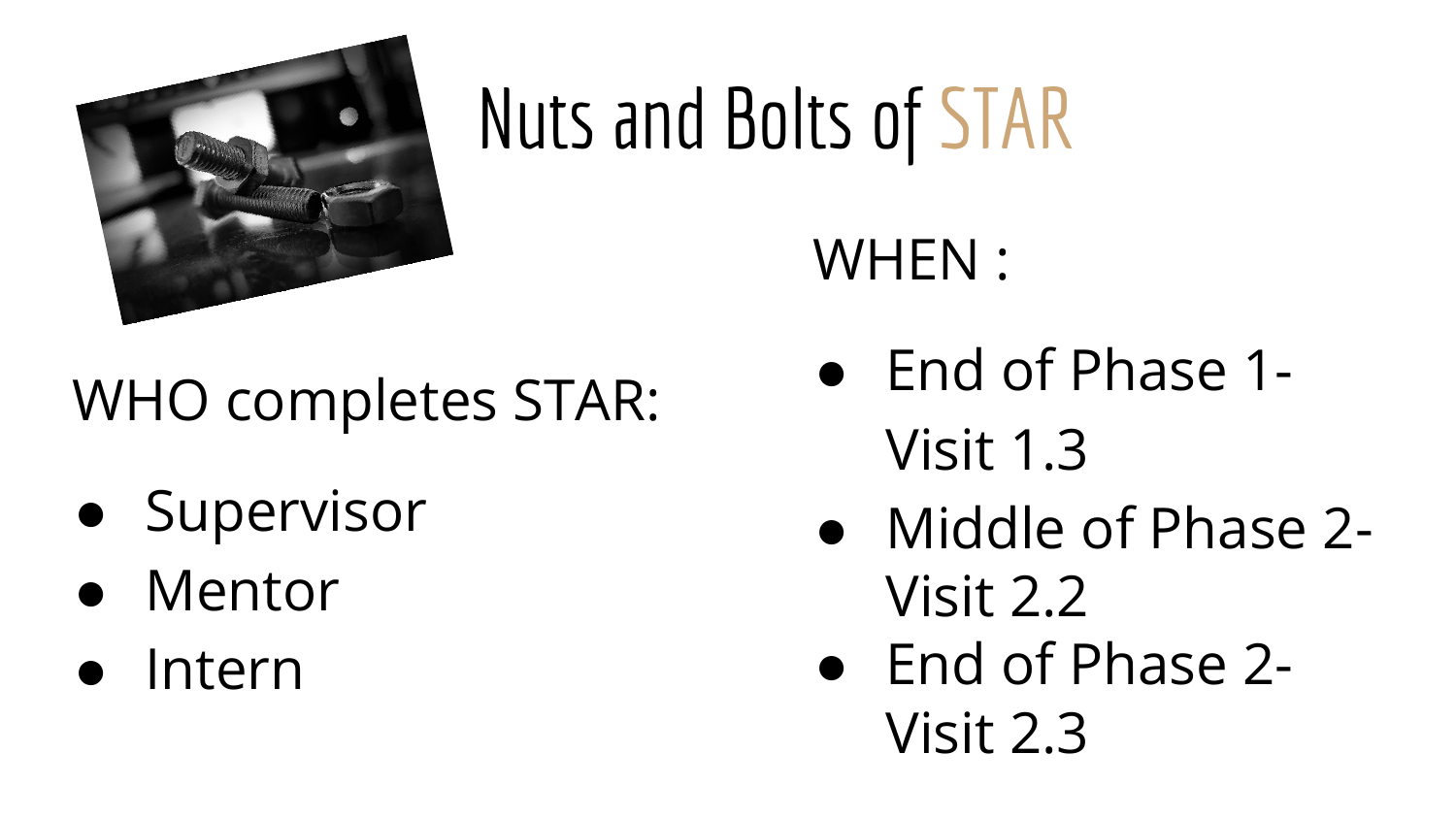## STAR Target Practitioner Snapshot

InTASC Standard 8: The teacher understands and uses a variety of instructional strategies to encourage learners to develop deep understanding of content areas and their connections, and to build skills to apply knowledge in meaningful ways.

| Instructional<br><b>Strategies</b><br>Criteria<br>The teacher | <b>Accomplished Candidate Practitioner-</b><br><b>Target Level</b><br>(3)                                                                                                    |
|---------------------------------------------------------------|------------------------------------------------------------------------------------------------------------------------------------------------------------------------------|
| 8.1-Instructional<br>strategies                               | Candidate used<br>a variety of appropriate instructional strategies<br>and<br>resources to meet the needs of individuals and<br>groups of learners.                          |
| 8.2-Assessment and<br>monitoring                              | Candidate continuously<br>monitored student learning,<br>engaged learners in assessing their progress, and<br>adjusted instruction in response to student learning<br>needs. |
| 8.3-Understanding<br>content                                  | Candidate built<br>connections between content areas to<br>support cognitive development of learners and<br>depth of understanding of content areas.                         |
| 8.4-Knowledge<br>application                                  | Candidate implemented<br>relevant learning experiences,<br>building on learner strengths and<br>community contexts.                                                          |

#### Forms of Evidence

- Observations (by peers or evaluators) which include:
	- o a variety of instructional strategies
	- o higher level questioning and demonstration of student critical thinking
- Lesson plans that include:
	- o a variety of instructional strategies and relevant learning experiences based on understanding of students and community
	- o resources
	- o appropriate assessments for monitoring of student learning/progress
	- o cross-curricular connections
	- o opportunities for students to extend lesson product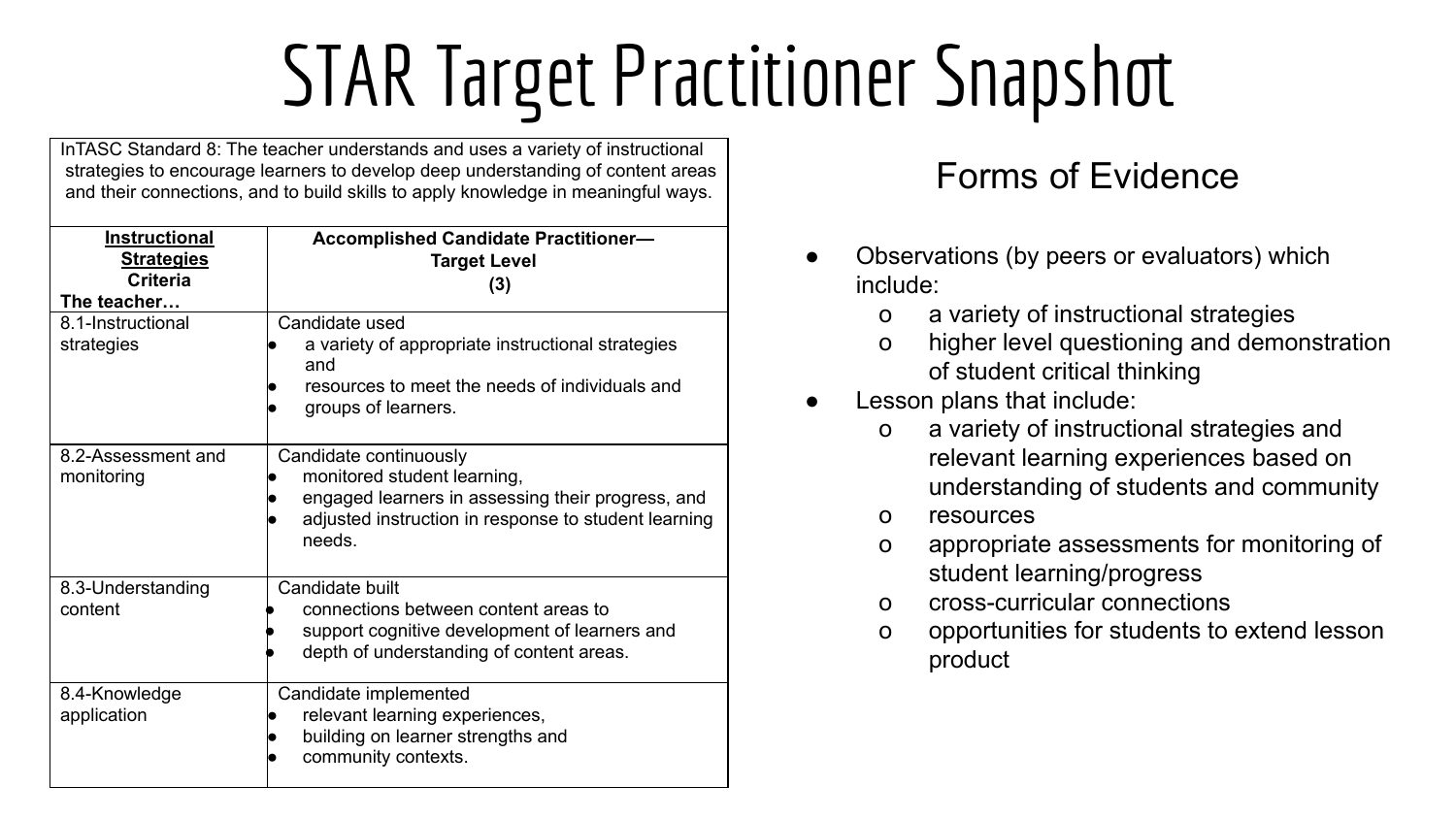**Student Teaching Assessment Record**  $(STAR)$ Handbook

University of Maryland, Baltimore County 2020-2021



[Click here for the full STAR Handbook](https://drive.google.com/file/d/1CBOAXitnX7XGfoWlZn-VryWNyIyr3vSx/view?usp=sharing)